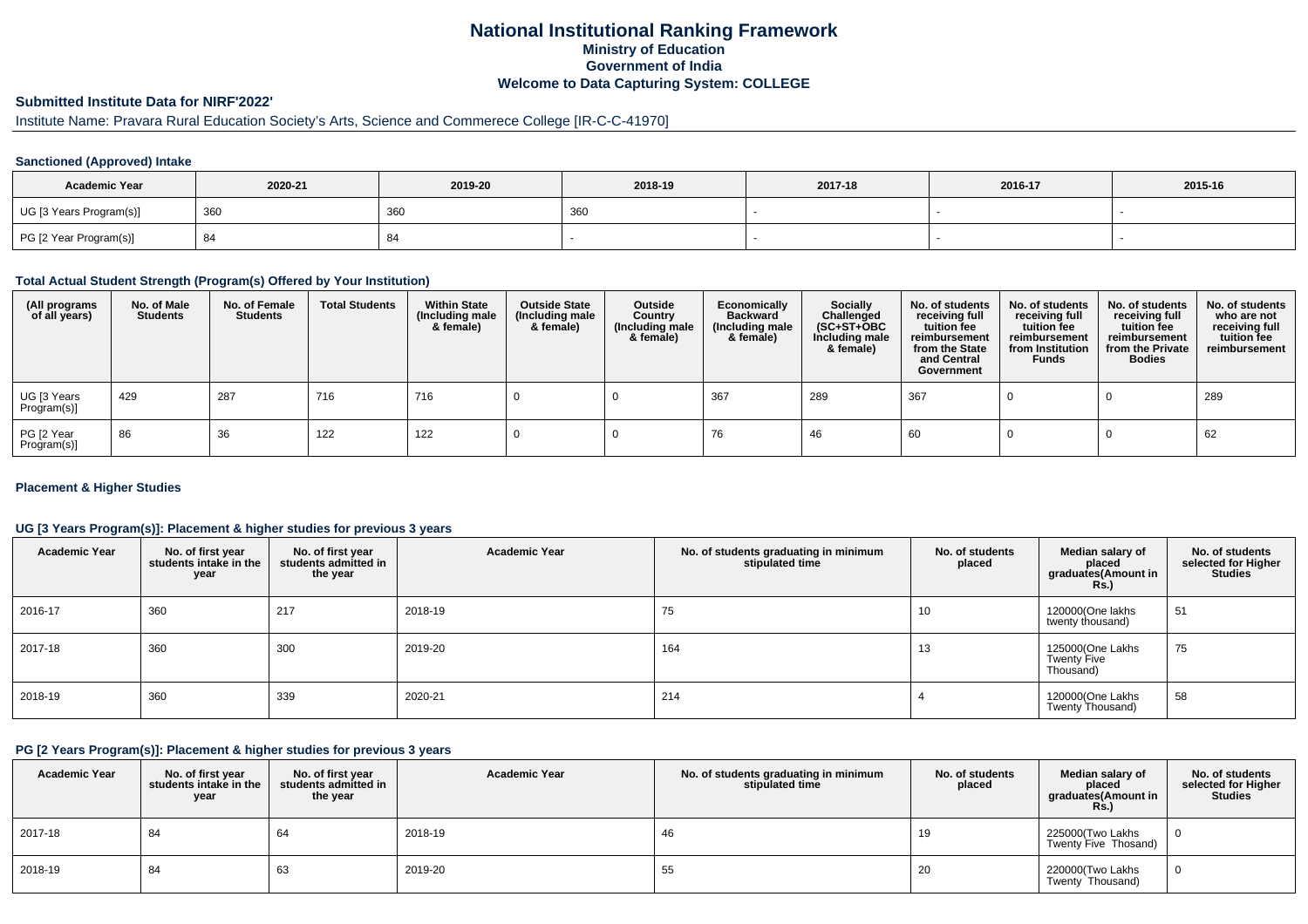| 2019-20 |  |  | ነበ2በ-21 |  |  | Two Lakhs<br>ousano. | - 0 |
|---------|--|--|---------|--|--|----------------------|-----|
|---------|--|--|---------|--|--|----------------------|-----|

### **Financial Resources: Utilised Amount for the Capital expenditure for previous 3 years**

| <b>Academic Year</b>                                                                                 | 2020-21                                              | 2019-20                                                           | 2018-19                                                       |  |  |  |  |  |  |  |
|------------------------------------------------------------------------------------------------------|------------------------------------------------------|-------------------------------------------------------------------|---------------------------------------------------------------|--|--|--|--|--|--|--|
|                                                                                                      | <b>Utilised Amount</b>                               |                                                                   | <b>Utilised Amount</b>                                        |  |  |  |  |  |  |  |
| Annual Capital Expenditure on Academic Activities and Resources (excluding expenditure on buildings) |                                                      |                                                                   |                                                               |  |  |  |  |  |  |  |
| Library                                                                                              | 200221 (Two Lakhs Two Hundred Twenty One)            | 248255 (Two Lakhs Forty Eight Thousand Fifty Five)                | 187240 (One Lakhs Eighty Seven Thousand Two Hundred<br>Forty) |  |  |  |  |  |  |  |
| New Equipment for Laboratories                                                                       | 0 (Zero)                                             | 0 (Zero)                                                          | 0 (Zero)                                                      |  |  |  |  |  |  |  |
| Other expenditure on creation of Capital Assets (excluding<br>expenditure on Land and Building)      | 37222 (Thirty Seven Thousand Two Hundred Twenty Two) | 3692106 (Thirty Six Lakhs Ninety Two Thousand One hundred<br>six) | 1711056 (Seventy Lakhs Eleven Thousand Fifty Six)             |  |  |  |  |  |  |  |

### **Financial Resources: Utilised Amount for the Operational expenditure for previous 3 years**

| <b>Academic Year</b>                                                                                                                                                                            | 2020-21                                                                                  | 2019-20                                                                                   | 2018-19                                                                                |  |  |  |  |  |  |
|-------------------------------------------------------------------------------------------------------------------------------------------------------------------------------------------------|------------------------------------------------------------------------------------------|-------------------------------------------------------------------------------------------|----------------------------------------------------------------------------------------|--|--|--|--|--|--|
|                                                                                                                                                                                                 | <b>Utilised Amount</b>                                                                   | <b>Utilised Amount</b>                                                                    | <b>Utilised Amount</b>                                                                 |  |  |  |  |  |  |
| <b>Annual Operational Expenditure</b>                                                                                                                                                           |                                                                                          |                                                                                           |                                                                                        |  |  |  |  |  |  |
| Salaries (Teaching and Non Teaching staff)                                                                                                                                                      | 38722694 (Three Crore Eighty Seven Lakhs Twenty Two<br>Thousand Six hundred Ninety Four) | 36153375 (Three Crore Sixty One Lakhs Fifty Three Thousand<br>Three Hundred Seventy Five) | 32780938 (Three Crore Twenty Seven Lakhs Eighty Thousand<br>Nine Hundred Thirty Eight) |  |  |  |  |  |  |
| Maintenance of Academic Infrastructure or consumables and<br>other running expenditures (excluding maintenance of hostels<br>and allied services, rent of the building, depreciation cost, etc) | 6595440 (Sixty Five lakhs Ninety Five Thousand Four Hundred<br>Forty)                    | 9061370 (Ninety Lakhs Sixty One Thousand Three Hundred<br>Seventy)                        | 10212460 (One Crore Two Lakhs Twelve Thousand Four<br>Hundred Sixty)                   |  |  |  |  |  |  |
| Seminars/Conferences/Workshops                                                                                                                                                                  | 5351 (Five Thousand Three Hundred Fifty One)                                             | 140149 (One Lakhs Forty Thousand One Hundred Forty Nine)                                  | 590702 (Five Lakhs Ninety Thousand Seven Hundred Two)                                  |  |  |  |  |  |  |

### **PCS Facilities: Facilities of physically challenged students**

| 1. Do your institution buildings have Lifts/Ramps?                                                                                                         | Yes, more than 80% of the buildings |
|------------------------------------------------------------------------------------------------------------------------------------------------------------|-------------------------------------|
| 2. Do your institution have provision for walking aids, including wheelchairs and transportation from one building to another for<br>handicapped students? | Yes                                 |
| 3. Do your institution buildings have specially designed toilets for handicapped students?                                                                 | Yes, more than 80% of the buildings |

#### **Faculty Details**

| Srno | Name                           | Age | Designation                                         | Gender | Qualification | Experience (In<br>Months) | <b>Currently working</b><br>with institution? | <b>Joining Date</b> | <b>Leaving Date</b> | <b>Association type</b> |
|------|--------------------------------|-----|-----------------------------------------------------|--------|---------------|---------------------------|-----------------------------------------------|---------------------|---------------------|-------------------------|
|      | Miss Singar<br>Jayshree Ramrao | 51  | Dean / Principal /<br>Director / Vice<br>Chancellor | Female | M. Phil       | 276                       | Yes                                           | 15-07-1999          | $- -$               | Regular                 |
| 2    | Miss Pandure Latika<br>Hiralal | 42  | <b>Assistant Professor</b>                          | Female | M.A           | 61                        | Yes                                           | 04-08-2016          | $\sim$              | Adhoc / Contractual     |
| 3    | Dr Kedare Annant<br>Nanaji     | 38  | <b>Assistant Professor</b>                          | Male   | Ph.D          | 180                       | Yes                                           | 30-08-2007          | $\sim$              | Regular                 |
| 4    | Mr Bhadkwad<br>Rohidas Sampat  | 42  | <b>Assistant Professor</b>                          | Male   | M.A           | 180                       | Yes                                           | 10-06-2006          | $\sim$              | Regular                 |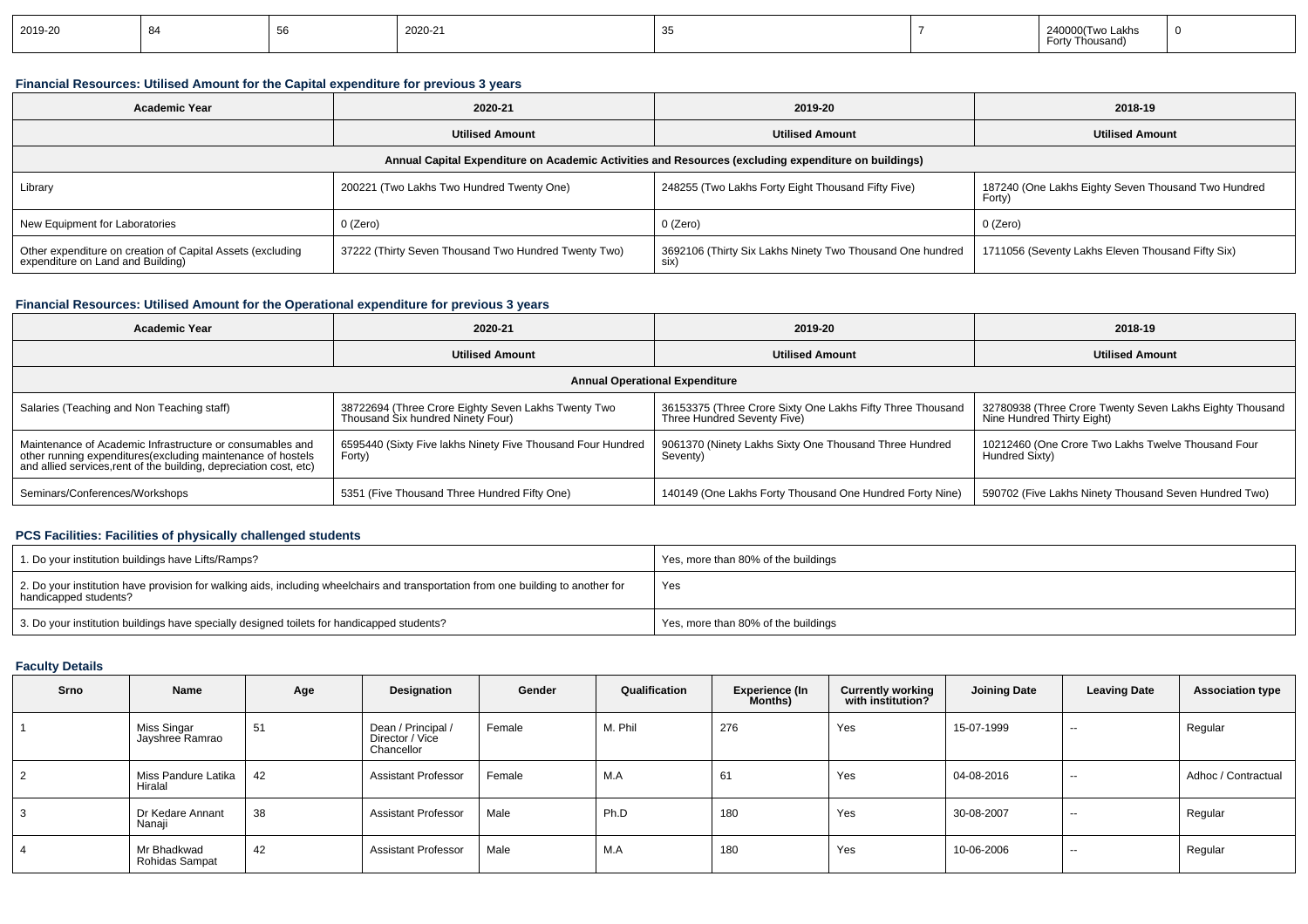| 5  | Mr Waghe Sudhir<br>Baburao            | 27 | <b>Assistant Professor</b> | Male   | M.Sc.      | 39  | Yes | 01-09-2018 | $\overline{\phantom{a}}$ | Adhoc / Contractual |
|----|---------------------------------------|----|----------------------------|--------|------------|-----|-----|------------|--------------------------|---------------------|
| 6  | Miss Salunke<br>Ashwini Changdeo      | 29 | <b>Assistant Professor</b> | Female | M.Sc.      | 85  | Yes | 08-08-2014 | $\overline{\phantom{a}}$ | Adhoc / Contractual |
| 7  | Mr Dighe Vaibhav<br>Kishor            | 32 | <b>Assistant Professor</b> | Male   | M.COM      | 74  | Yes | 03-09-2015 | $\overline{\phantom{a}}$ | Adhoc / Contractual |
| 8  | Mr Shinde<br>Vijaykumar<br>Gulabrao   | 51 | <b>Assistant Professor</b> | Male   | M.COM      | 264 | Yes | 15-07-1999 | $\overline{\phantom{a}}$ | Regular             |
| 9  | Mr Ghane Dinkar<br>Namdeo             | 34 | <b>Assistant Professor</b> | Male   | <b>SET</b> | 132 | Yes | 21-06-2010 | $\overline{\phantom{a}}$ | Regular             |
| 10 | Dr Tambe Ram<br>Shivaji               | 48 | <b>Assistant Professor</b> | Male   | Ph.D       | 264 | Yes | 15-07-1999 | $\overline{\phantom{a}}$ | Regular             |
| 11 | Mr Divekar Hari<br>Laxaman            | 27 | <b>Assistant Professor</b> | Male   | M.COM      | 61  | Yes | 04-08-2016 | $\overline{\phantom{a}}$ | Adhoc / Contractual |
| 12 | Mr Kane Nilesh<br>Sampat              | 35 | <b>Assistant Professor</b> | Male   | M. Phil    | 84  | Yes | 09-05-2016 | $\overline{\phantom{a}}$ | Regular             |
| 13 | Dr Kadnor Vijay<br>Annasaheb          | 39 | <b>Assistant Professor</b> | Male   | Ph.D       | 166 | Yes | 01-09-2008 | $\overline{\phantom{a}}$ | Regular             |
| 14 | Miss Karle Chhaya<br>Sharadchandra    | 49 | <b>Assistant Professor</b> | Female | M. Phil    | 264 | Yes | 15-07-1999 | $\overline{\phantom{a}}$ | Regular             |
| 15 | Miss Agarkar Dipati<br>Dilip          | 35 | <b>Assistant Professor</b> | Female | M.Sc.      | 120 | Yes | 30-09-2011 | $\overline{\phantom{a}}$ | Adhoc / Contractual |
| 16 | Miss Kadu Swati<br>Popat              | 27 | <b>Assistant Professor</b> | Female | M.Sc.      | 48  | Yes | 02-01-2017 | $\overline{\phantom{a}}$ | Adhoc / Contractual |
| 17 | Miss Dighe Shary<br>Gitaram           | 29 | <b>Assistant Professor</b> | Female | M.Sc.      | 74  | Yes | 10-09-2015 | $\overline{\phantom{a}}$ | Adhoc / Contractual |
| 18 | Dr Gholap Somnath<br>Suryabhan        | 46 | Associate Professor        | Male   | Ph.D       | 312 | Yes | 08-09-2000 | $\overline{\phantom{a}}$ | Regular             |
| 19 | Mr Rajdeo<br>Babasaheb<br>Uddharao    | 49 | <b>Assistant Professor</b> | Male   | M.Sc.      | 165 | Yes | 21-09-2006 | $\overline{\phantom{a}}$ | Adhoc / Contractual |
| 20 | Dr Shinde Navnath<br>Angat            | 42 | <b>Assistant Professor</b> | Male   | Ph.D       | 216 | Yes | 23-09-2007 | $\overline{\phantom{a}}$ | Regular             |
| 21 | Mr Ghalop Deepak<br>Narhari           | 48 | <b>Assistant Professor</b> | Male   | M. Phil    | 264 | Yes | 15-07-1999 | ÷.                       | Regular             |
| 22 | Dr Waditke<br>Gangaram Kondiram       | 49 | <b>Assistant Professor</b> | Male   | Ph.D       | 264 | Yes | 15-07-1999 | ÷.                       | Regular             |
| 23 | Mr Borude Somnath<br>Navnath          | 39 | <b>Assistant Professor</b> | Male   | SET        | 144 | Yes | 17-06-2010 | $\overline{\phantom{a}}$ | Regular             |
| 24 | Dr Borse Ramdas<br>Dagadu             | 50 | Associate Professor        | Male   | Ph.D       | 166 | Yes | 01-04-2020 | $\overline{\phantom{a}}$ | Regular             |
| 25 | Dr Nirmal Eknath<br>Sitaram           | 54 | <b>Assistant Professor</b> | Male   | Ph.D       | 282 | Yes | 01-04-2021 | $\overline{\phantom{a}}$ | Regular             |
| 26 | Dr Navale<br><b>Bhausaheb Navnath</b> | 55 | <b>Assistant Professor</b> | Male   | Ph.D       | 127 | Yes | 01-04-2021 | $\overline{\phantom{a}}$ | Regular             |
| 27 | Dr Patil Nitinkumar<br>Murlidhar      | 50 | Associate Professor        | Male   | Ph.D       | 282 | Yes | 01-04-2021 | $\overline{\phantom{a}}$ | Regular             |